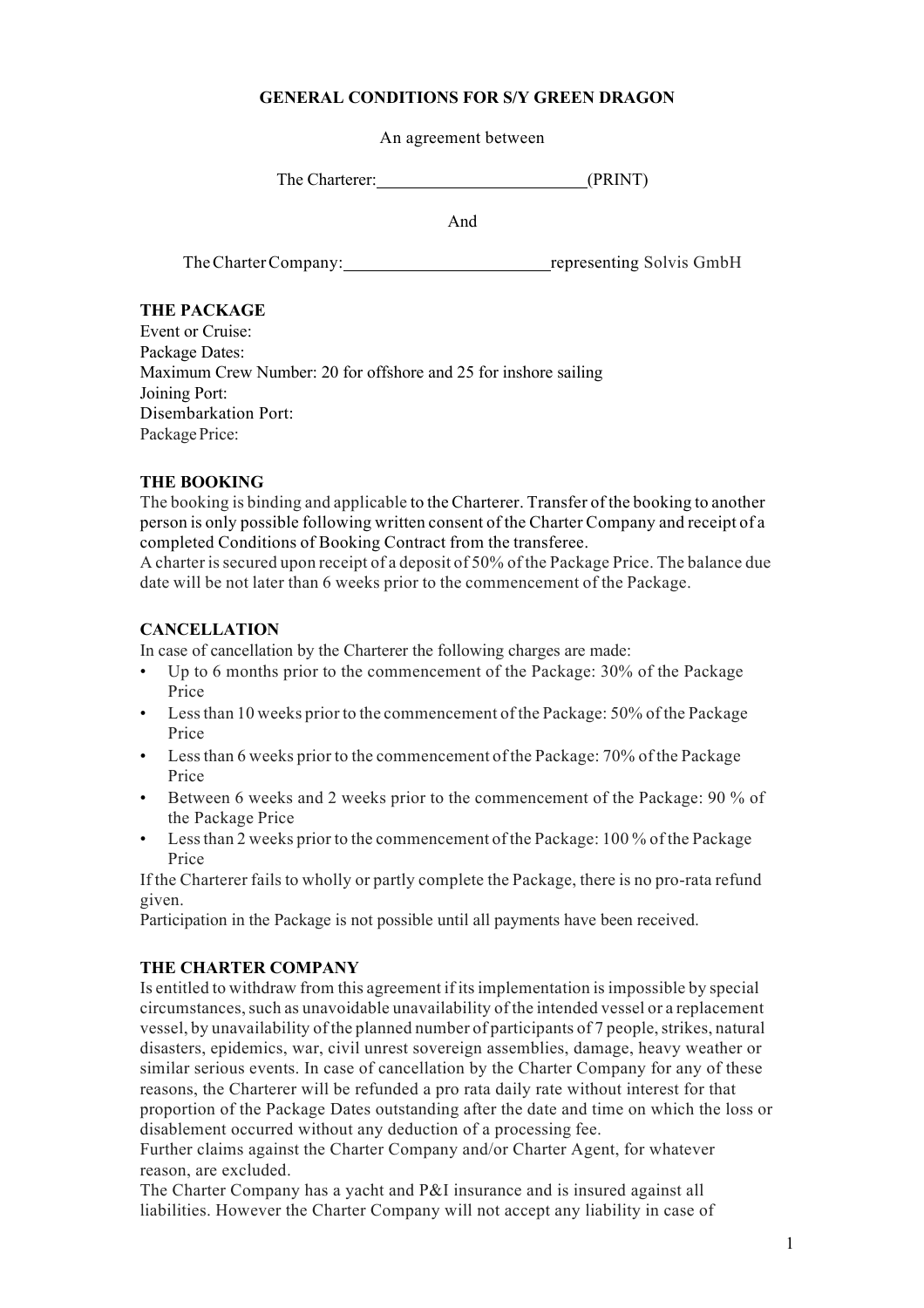damage or injury, due to whatever cause. There is no insurance coverage on board for baggage and valuables. The Charterer is required to provide their own insurance for travel and accident (including emergency transport evacuation) that covers yacht racing.

In the case of delay by weather or accident, no liability is assumed by the Charter Company and/or Charter Agent. In departure and arrival ports not specified in the Package, claims against the Charter Company and/or Charter Agent are excluded.

#### **THE CHARTERER**

The Charterer may invite up to 18 additional guests to operate as crew for the event. The Charterer represents their guests as a single entity for the purposes of this agreement and signs on theirbehalf.

For insurance purposes, each guest is insured for at least 15 minutes with clothing to swim in deep water without a flotation device, providing the Charterer agrees by signing this agreement that they are in good health and do not suffer from contagious diseases, and do not suffer seizures. ALL health conditions MUST BE NOTIFIED in writing to the Charter Company prior to joining theYacht.

The Charterer is participating in a sporting event and has no agreement for either carriage or a package holiday.

The Charterer's guests are on board as Crew Members, not passengers and participate at their own risk in all sailing and related activities, and each is fully responsible for himself/herself.

The Charterer's guests shall take all necessary precautions for his/her own person, for example, putting on the life vest, clipping on above and below deck, transfer from the vessel to shore, etc.

The Charterer commits to comply with all applicable regulations on board and accepts that animals, weapons and illegal substances are not allowed on board. Furthermore, the Charterer agrees that there is no consumption of alcohol on board during navigation, neither the Charterer and his guests may be alcoholised when departing for navigation.

The Charterer's guests accept that in all ship manoeuvres and the usual work onboard a yacht they will take part to the best of their ability. It is agreed that at all times during the Package they will be helpful and considerate to all Crew Members.

In the event of malfunctions, the Charterer's guests are obliged to do everything reasonable to help rectify the problem and to minimize possible damages.

All costs and damages arising from the non-observance of passport, visa, customs, currency and health regulations, shall be borne by the Charterer who is advised to establish the implications of localregulations.

Acceptance of the Yacht shall imply the Yacht, its equipment, fixtures and fittings and sail wardrobe are in proper working order.

## **THE CHARTER COMPANY REPRESENTATIVE**

The task of the Representative is to sail the yacht with the help of the Charterers, as well as to take sole responsibility for the navigation and seamanship. The Representative alone has the responsibility to make decisions that affect the safety of the Charterers and yacht. The Representative has all rights and obligationsin accordance with the valid law of the sea. All Package destinations may be changed due to weather conditions at the discretion of the Representative.

## **THE PACKAGE PRICE**

Is inclusive of:

- The Skipper who does not necessarily have to be the Helmsman
- Two days of yacht familiarization and race training
- Yacht fuel, water & gas costs

Is not inclusive of (unless otherwise agreed):